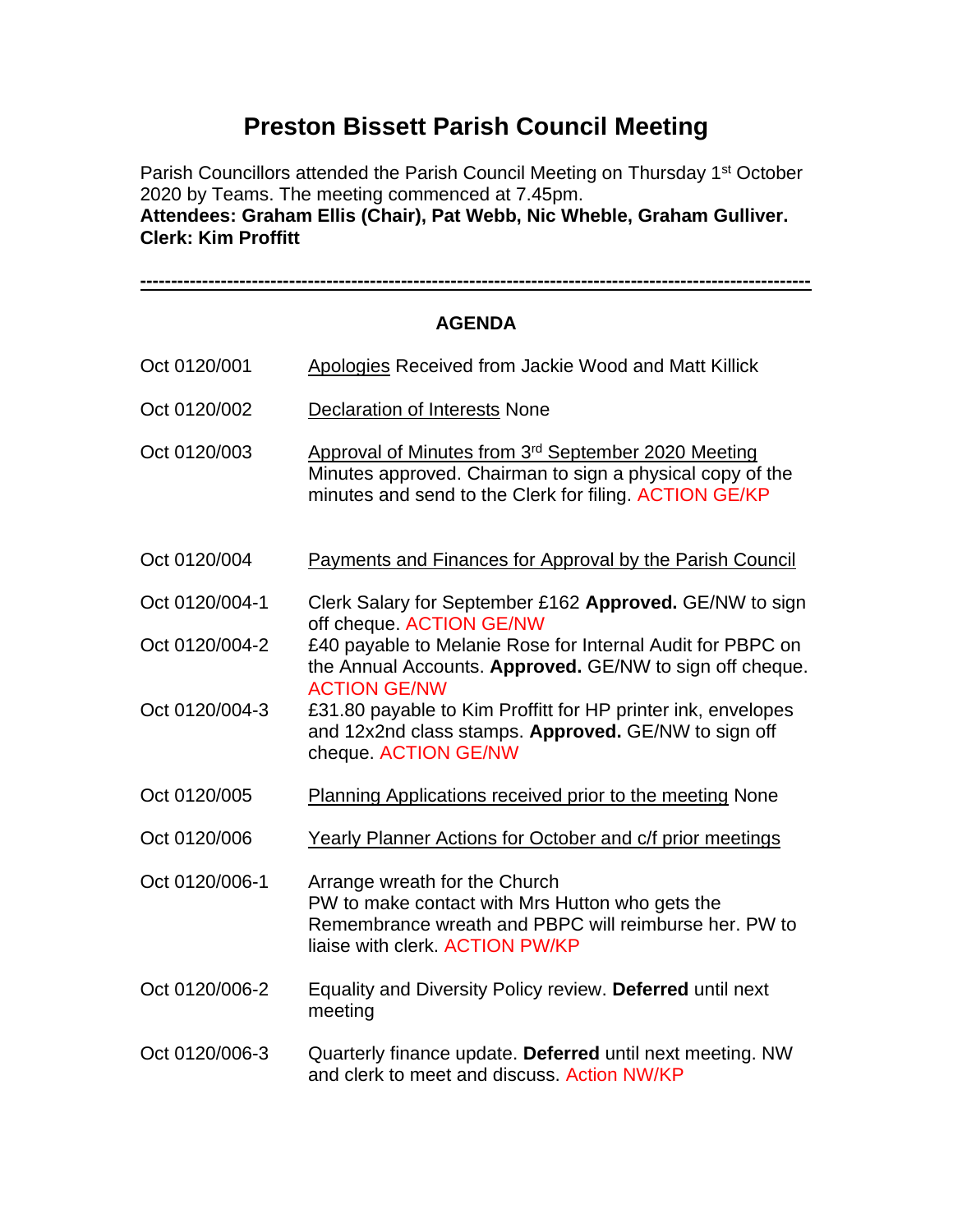- Oct 0120/006-4 Planning Applications. There were none to report on.
- Oct 0120/006-5 Recreation Area renovation list update. **Deferred** until next meeting.
- Oct 0120/006-6 Recreation Area Safety report actions to complete. MK provided an update prior to the meeting via email: *Reports from inspections have been reviewed and a number of medium and low risk items actioned. Some work will be required in the short to medium term and therefore to be considered in next years budget.*  GE and MK to discuss this and request Playdale (the equipment manufacturer) complete a service of equipment highlighted. ACTION GE/MK
- Oct 0120/007 Correspondence or previously circulated items for review, note or approval
- Oct 0120/007-1 Road marking at Pound Lane/The Square A request for a 'no parking' line was received at the last meeting. PBPC requested a sketch of the area which has also been received.

The Clerk investigated this request and reported that a H-Bar is advised, the cost is £110 and it can be applied for online. The application process involves the Traffic Management Section investigating the area and making a decision to approve the work. If approved, they then arrange for the work to be carried out.

The Clerk will now investigate whether the fee is required upfront or upon approval of the work to be carried out so that PBPC can decide how to proceed and discuss with residents. ACTION KP

- Oct 0120/007-2 Changes to the Planning System PBPC received notification from Buckinghamshire County Council opposing Central Government changes to the planning system. The was **AGREED** to let the correspondence pass and the Clerk will email all councillors the relevant information noting that this item is to be filed. ACTION KP
- Oct 0120/008 Meetings and Training None